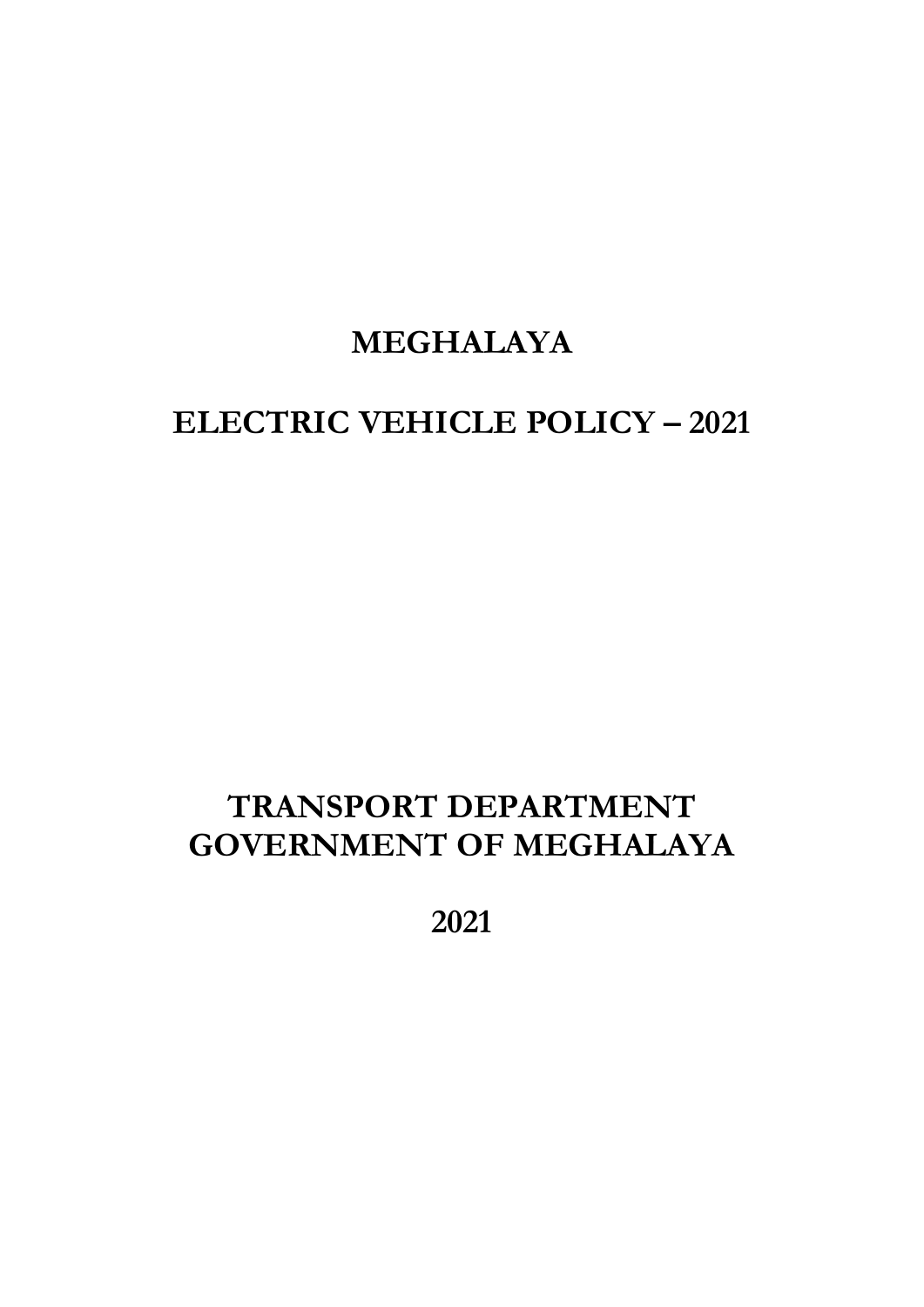| 1.                                                                              |
|---------------------------------------------------------------------------------|
| 2.                                                                              |
| 3.                                                                              |
| 4.                                                                              |
| 5.                                                                              |
| <b>OBJECTIVES OF MEGHALAYA ELECTRIC VEHICLE POLICY 2021 8</b><br>6.             |
| 7.                                                                              |
| Purchase Incentives for Early Adopters (Summary placed at Annexure-I)  9<br>7.1 |
| 7.1.1                                                                           |
| 7.1.2                                                                           |
| 7.1.3                                                                           |
| 7.1.4                                                                           |
| 7.1.5                                                                           |
| 7.2                                                                             |
| 7.3                                                                             |
| 7.4                                                                             |
| EVs at Industrial estates, Export Promotion Parks and Technology Park11<br>7.5  |
| 7.6                                                                             |
| 7.7                                                                             |
| 8.                                                                              |
| 9.                                                                              |
| 10.                                                                             |
| 11.                                                                             |
| 12.                                                                             |
|                                                                                 |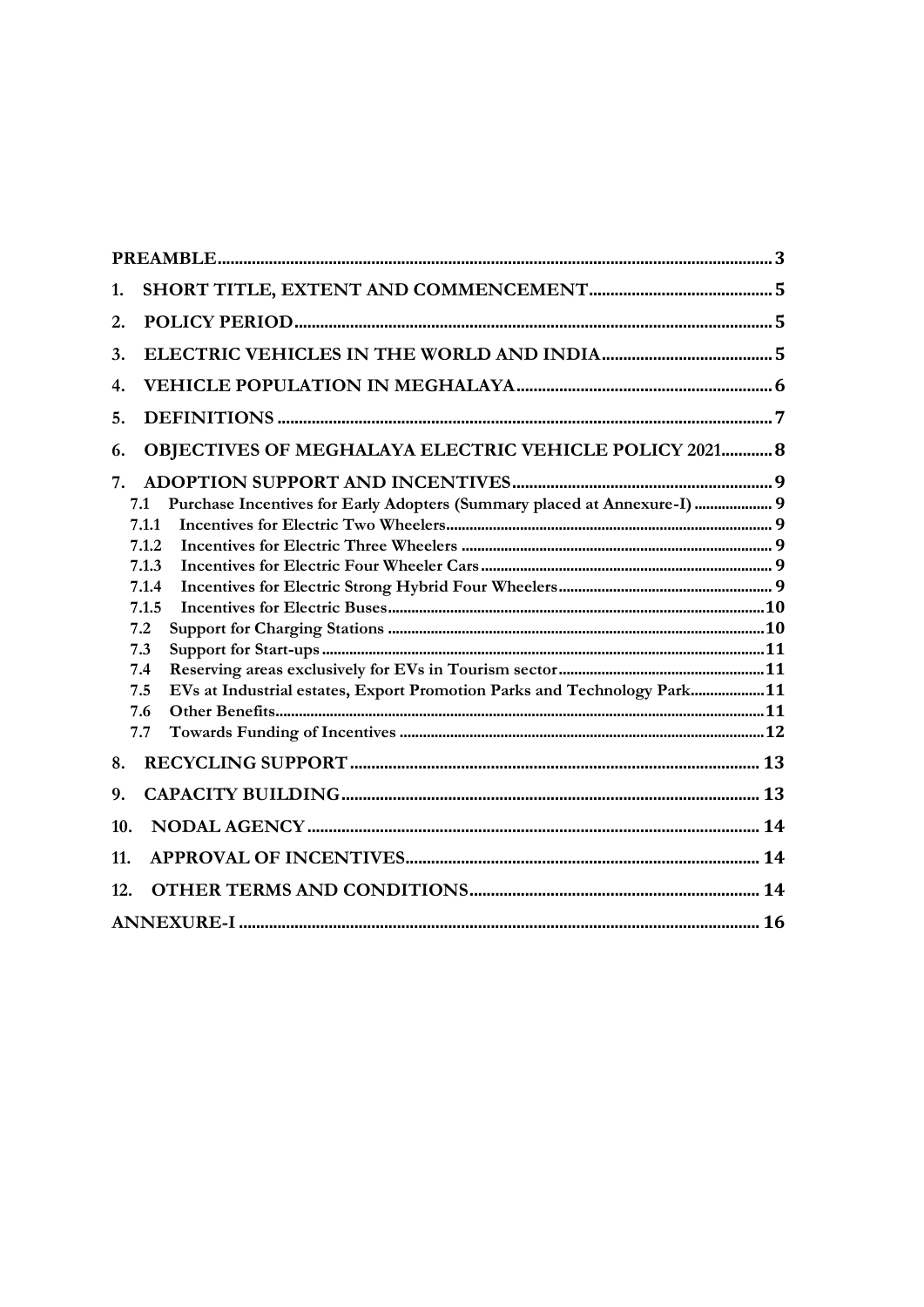## **PREAMBLE**

Meghalaya, meaning the "abode of clouds", with a forest cover of about 17217 sq km (76.44% of its geographical area) ranks  $4<sup>th</sup>$  in the country in terms of percentage of Forest cover amongst States. (*source: Statistical Year Book India 2018).*  Forest cover contributes to better air quality of the state.

However, increasing pollution levels due to steep rise of conventional internal combustion engine (ICE) vehicles in the State is a major concern for the Transport Department, Government of Meghalaya.

As on 31st October, 2020, **18776** vehicles have already been registered in Meghalaya during 2020. *(Source: [https://parivahan.gov.in\)](https://parivahan.gov.in/)*

As on 31st October, 2020, Meghalaya has only **6 registered Electric Vehicles**. *(Source: [www.fame-india.gov.in\)](http://www.fame-india.gov.in/).*

The burden of Internal Combustion Engine (ICE) vehicles is huge for the country. There is a need to reduce dependency on a fossil-fuel based economy. India's **crude oil imports** for **2019-20** was about **102 billion dollars**.

As per a study by World health Organization (WHO), India is home to 14 out of 20 most polluted cities in the world.

The gradual shift to EVs is essential towards an energy secure future and a clean environment. It will also contribute towards the Sustainable Development Goals (SDG) on Climate Action.

As per International Energy Agency (IEA), the number of electric cars globally on the road is expected to reach almost **10 million in 2020**, as sales grow this year despite the Covid-19 pandemic. It is believed that the Covid-19 pandemic will affect global vehicle markets, and how governments respond to the pandemic will influence the pace of the transition to electric vehicles.

Global electric vehicle deliveries in 2019 reached **2.26 million** units, **9%** higher than for 2018. Over 30 new and improved EV models were introduced in 2019. EVs secured their highest ever share of **2.6%** of the global car market in 2019.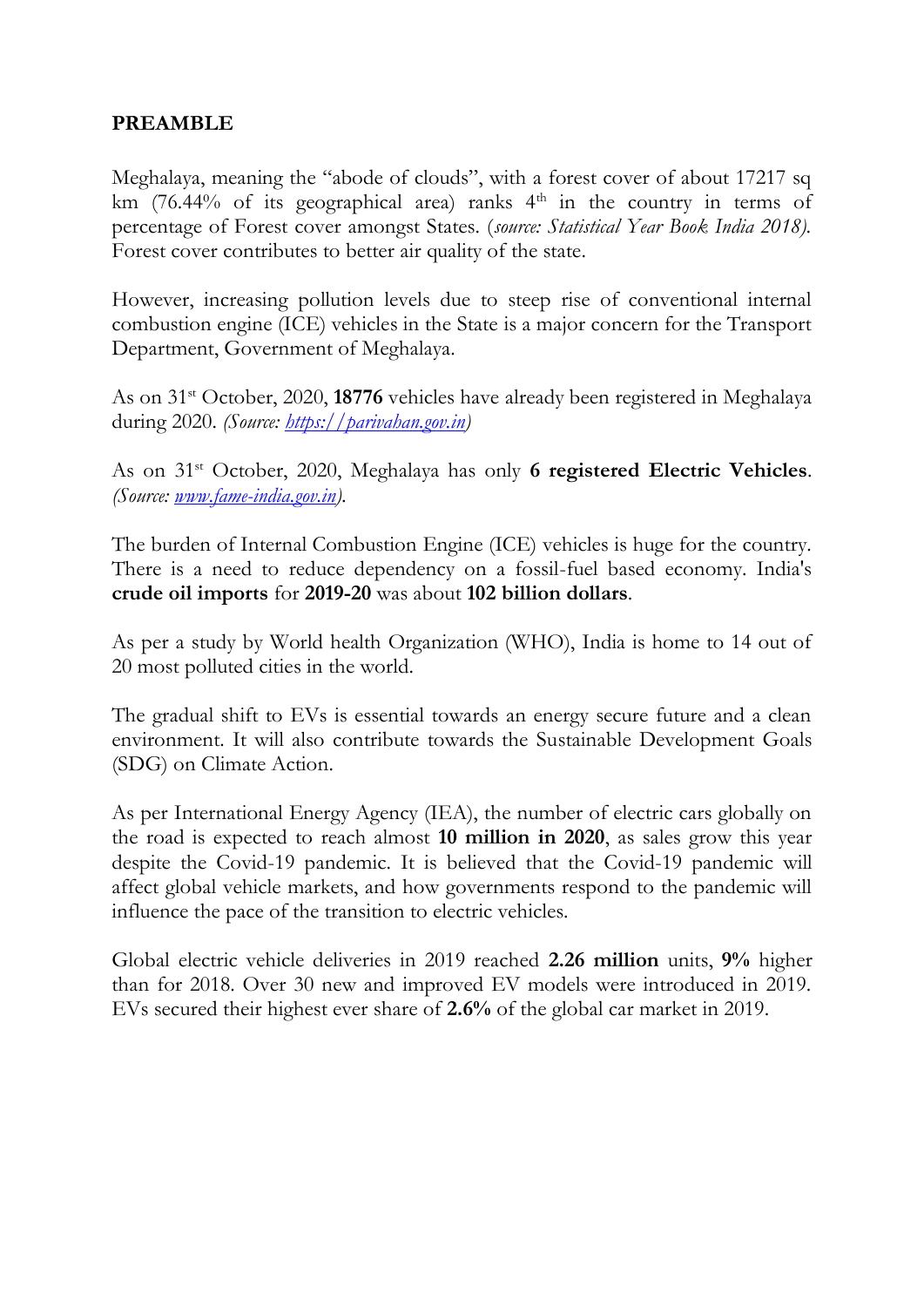As per www.fame-india.gov.in, as on 31<sup>st</sup> October, 2020, 280988 EVs sold in India have resulted in **saving of 73.8 million litres of fuel,** which is a saving of about **52,794 litres of fuel per day.** Further, it has resulted in reduction of Carbon Dioxide by **183.58 million kilograms (Kg)**, which is about **130835 Kgs** per day.

For **Meghalaya**, as on 31st October 2020, presently having only **6 EVs**, it has been estimated to have already resulted in saving of **1568 litres of fuel**, and reduction of **3901 Kg Carbon Dioxide**. The Government is committed to provide requisite impetus towards adoption of at least **15%** EVs in 5 Years in Meghalaya, by providing **incentives to a limited number of early electric vehicles adopters**.

Thus, Government of **Meghalaya** aims at facilitating adoption of about **20,000** EVs during the Policy Period, which will save about **50 lakh litres of fuel,**  resulting in reduction of **about 10,000 Kg** of **CO<sup>2</sup>** per day, which will lead to reduction of more than **36.5 lakh Kg of CO<sup>2</sup> per year**.

In view of the above, the Government of Meghalaya is committed to do its part by contributing towards **clean and green environment** and **an energy secure** India. Towards achieving this objective, requisite thrust will be provided for **increased and faster adoption of Electric Vehicles for a clean and green environment in the State through** the Meghalaya Electric Vehicle Policy 2021.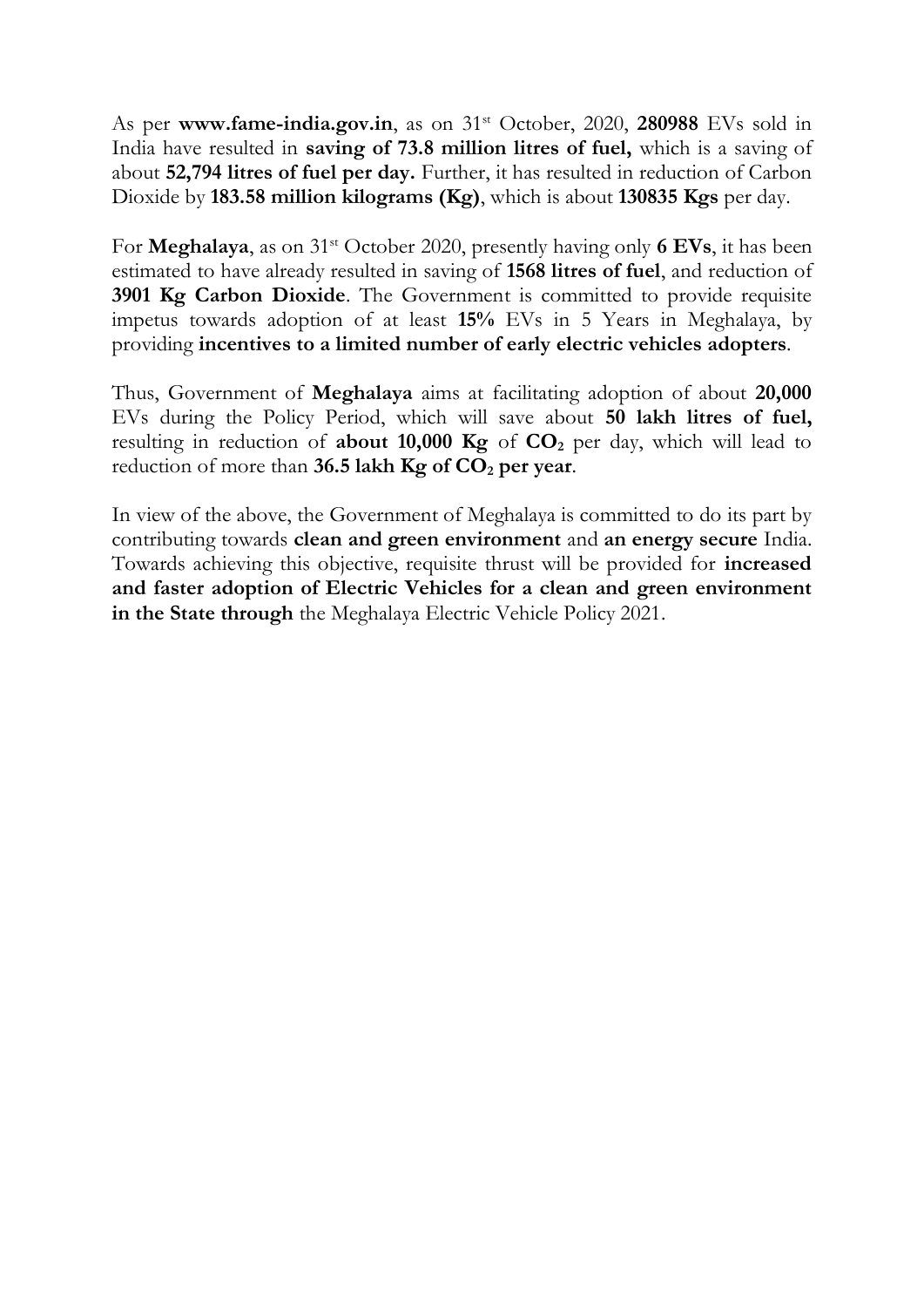# **1. SHORT TITLE, EXTENT AND COMMENCEMENT**

- (i) The Policy may be called the "Meghalaya Electric Vehicle Policy, 2021."
- (ii) The Policy shall come into effect from the date of its notification in the official Gazette.
- (iii) It shall extend to the whole State of Meghalaya.

# **2. POLICY PERIOD**

The Meghalaya Electric Vehicle Policy, 2021 will remain in operation and valid for a period of five years from the date of its notification or till such time the Government may deem fit and proper.

# **3. ELECTRIC VEHICLES IN THE WORLD AND INDIA**

- (i) Electric mobility is expanding at a rapid pace. In 2018, the global electric car fleet exceeded 5.1 million, up 2 million from the previous year and almost doubling the number of new electric car sales. The People's Republic of China remains the world's largest electric car market, followed by Europe and the United States. Norway is the global leader in terms of electric car market share. Electric Vehicles contribute towards reducing the local concentration of pollutants in cities.
- (ii) As per the NITI Aayog's 'Zero Emission Vehicles (ZEVs): Towards a Policy Framework' document, accelerating the availability of necessary electricity network infrastructure as well as domestically produced technologically superior EVs, chargers and components will bring down costs and increase the options available for transportation electrification in India. This could bring total cost of ownership (TCO) of EVs at par with ICEs by as early as 2025. Therefore, policy support is being extended by the Government of India to address the strategic importance of the battery technology value chain.
- (iii) In 2013, the Government of India launched the **National Electric Mobility Mission Plan 2020**. Under this mission plan, the scheme for Faster Adoption and Manufacturing of (Hybrid) Electric Vehicles in India (FAME India) was launched in March, 2015 for two years as Phase-I, which was subsequently extended up to 31 March, 2019.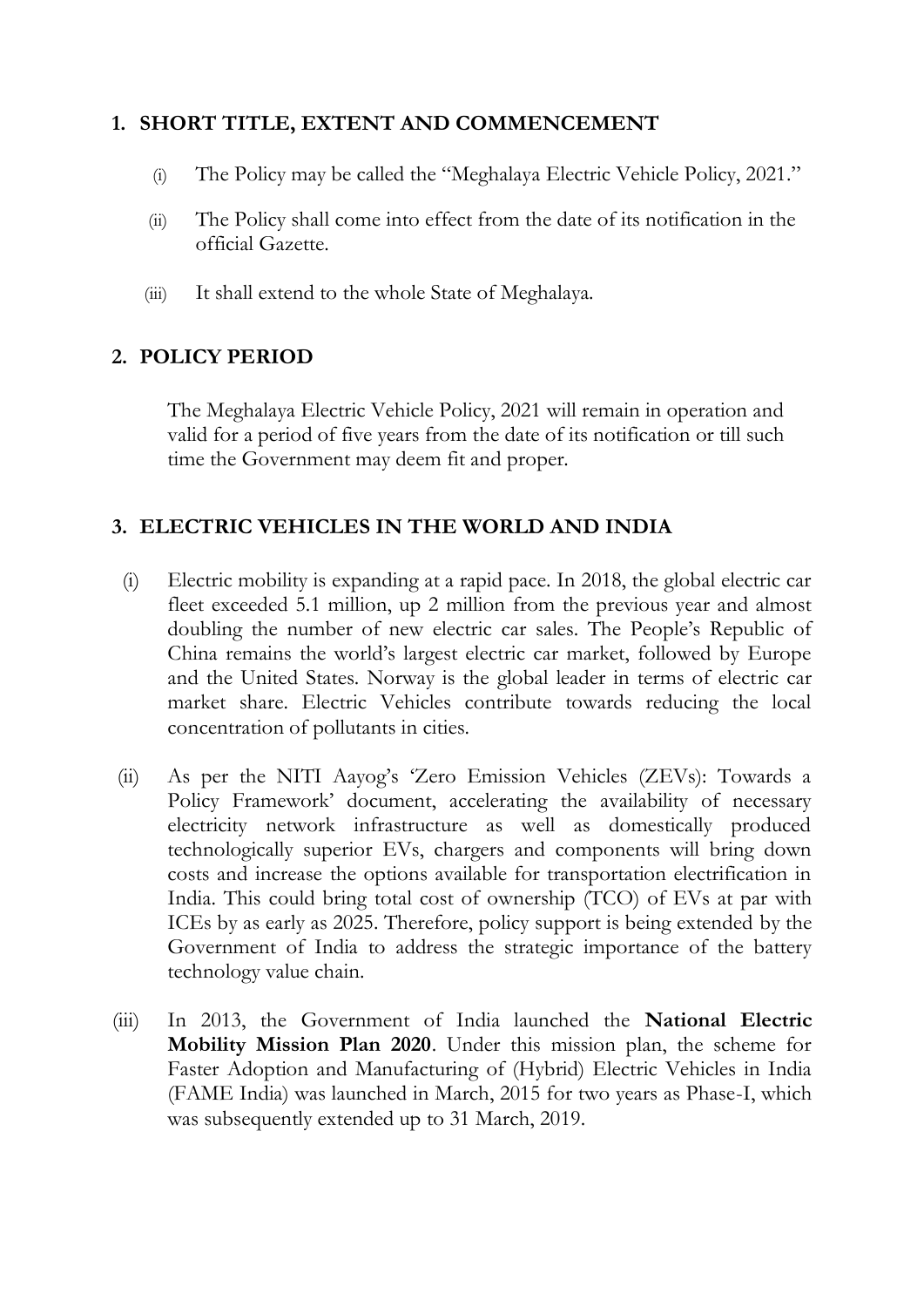- (iv) The Government of India in its Automotive Mission Plan 2016 had laid down a vision of "Safe, Comfortable and Efficient mobility" with the aim on environmental protection and affordability. After reviewing of FAME India Phase-I, the Government of India came up with **FAME India Phase-II (FAME II),** which will be for a period of three years from 1 April 2019 composing of verticals such as Demand Incentives, Establishment of Network of Charging Stations and Administration of the Scheme.
- (v) **FAME II** aims to boost electric mobility and increase the number of electric vehicles in commercial fleets with an outlay of Rs 10,000 crore (Rs 100 billion) for three years till **2022**. The Government of India offers incentives for electric buses, three-wheelers and four wheelers to be used for commercial purposes. Plug-in hybrid vehicles and vehicles with a sizeable lithium-ion battery and electric motor will also be included in the scheme. Fiscal support is being offered based on the size of the battery in FAME II.

# **4. VEHICLE POPULATION IN MEGHALAYA**

Sustained economic development and expanding road networks have led to rapid increase in the number of motorized vehicles in Meghalaya.

As of October 2020, Meghalaya accounts for only **0.002%** of the electric vehicles sold in India and the total EVs in the State account for only **0.001% of the total vehicles registered in the State**.

Therefore, it is imperative to accelerate early adoption of EVs in the State of Meghalaya by providing adequate impetus and support for adoption of Battery EVs and setting up of related charging infrastructures.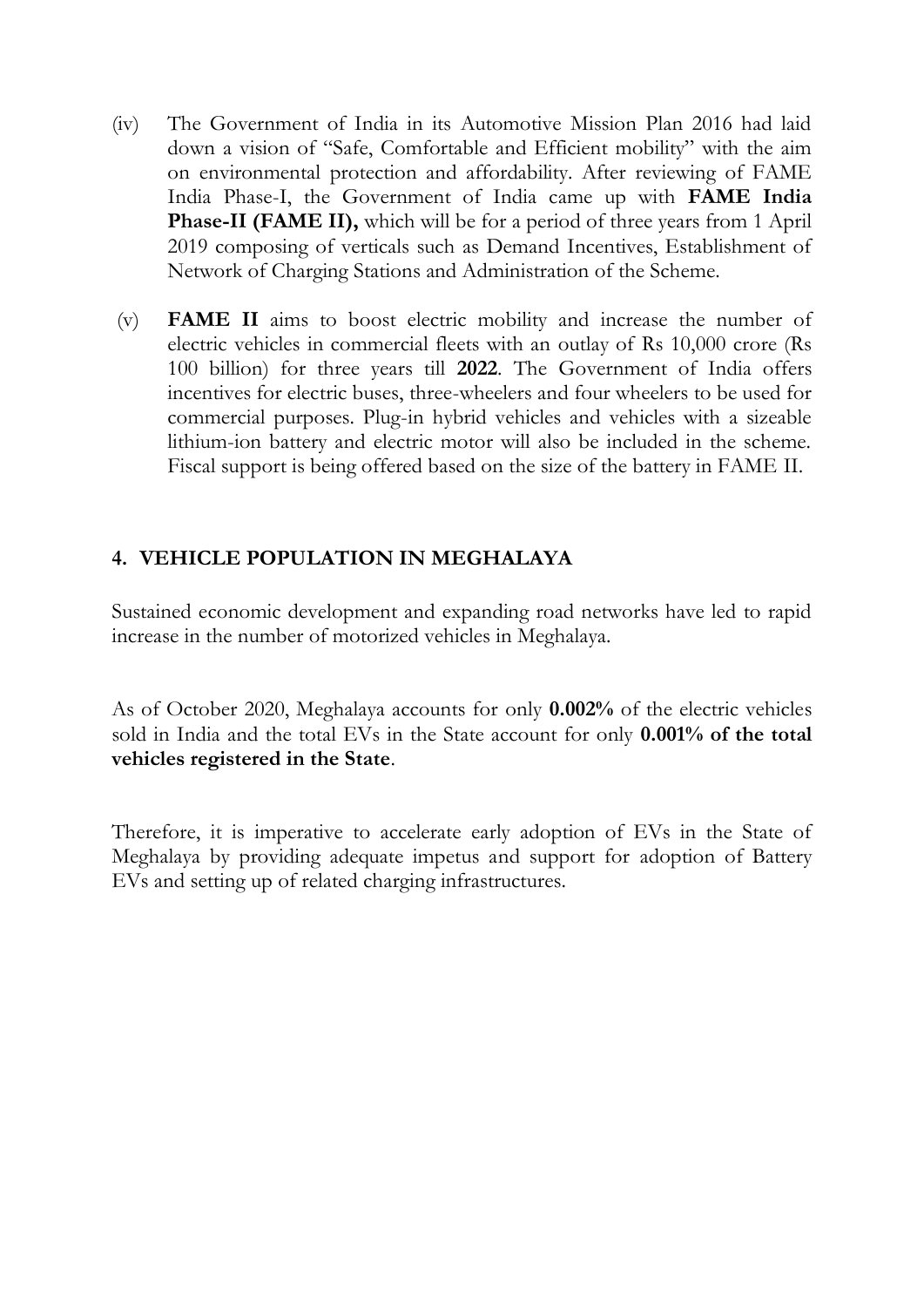# **5. DEFINITIONS**

- (i) 'Governor' means the Governor of Meghalaya
- (ii) 'Government' means the Government of Meghalaya, unless specified otherwise
- (iii) 'State' means the State of Meghalaya
- (iv) 'Policy' means the Meghalaya Electric Vehicle Policy, 2021
- (v) 'RTO' means the Regional Transport Office
- (vi) 'ICE' means Internal Combustion Engine
- (vii) Electric Vehicle (EV) or Battery Electric Vehicle (BEV) means a vehicle which is powered exclusively by an electric motor; whose traction energy is supplied exclusively by traction battery installed in the vehicle; and has an 'Electric Regenerative Braking System'. This includes all types of Hybrid electric vehicles as defined by Department of Heavy Industries.
- (viii) 'Electric Regenerative Braking System' means an integrated vehicle braking system which provides for the conversion of vehicle kinetic energy into electrical energy during braking.
- (ix) 'Advanced Battery' means the new generation batteries as defined and notified by Department of Heavy Industries, including for FAME-II.
- (x) Engine 'Stop-Start' arrangement means a system by which the engine is started or stopped in a hybrid electric vehicle by vehicle control unit at operating conditions depending upon traction power required for the propulsion of the vehicle.
- (xi) Off Vehicle Charging (OVC) means the Rechargeable Energy Storage System (ReESS) in the vehicle has a provision for external charging.
- (xii) Hybrid Electric Vehicle (HEV) means a vehicle that for the purpose of mechanical propulsion draws energy from consumable fuel and Rechargeable Energy Storage System (ReESS)
- (xiii) Strong Hybrid Electric Vehicle (SHEV) means a 'Hybrid Electric Vehicle (HEV)', which has an engine 'Stop-Start' arrangement, 'Electric Regenerative Braking System' and a 'Motor Drive' (motor alone is capable to propel/drive the vehicle from a stationary condition).
- (xiv) Plug-in HEV (PHEV)/ Range Extended Electric Vehicle (REEV) means A 'Strong Hybrid Electric Vehicle (SHEV)' which has a provision for 'Off Vehicle Charging' (OVC) of 'Rechargeable Energy Storage System (ReESS)'.
- (xv) 'Industrial Parks' means Industrial Estates or Industrial Areas or Export Promotion Industrial Park or Industrial Growth Centre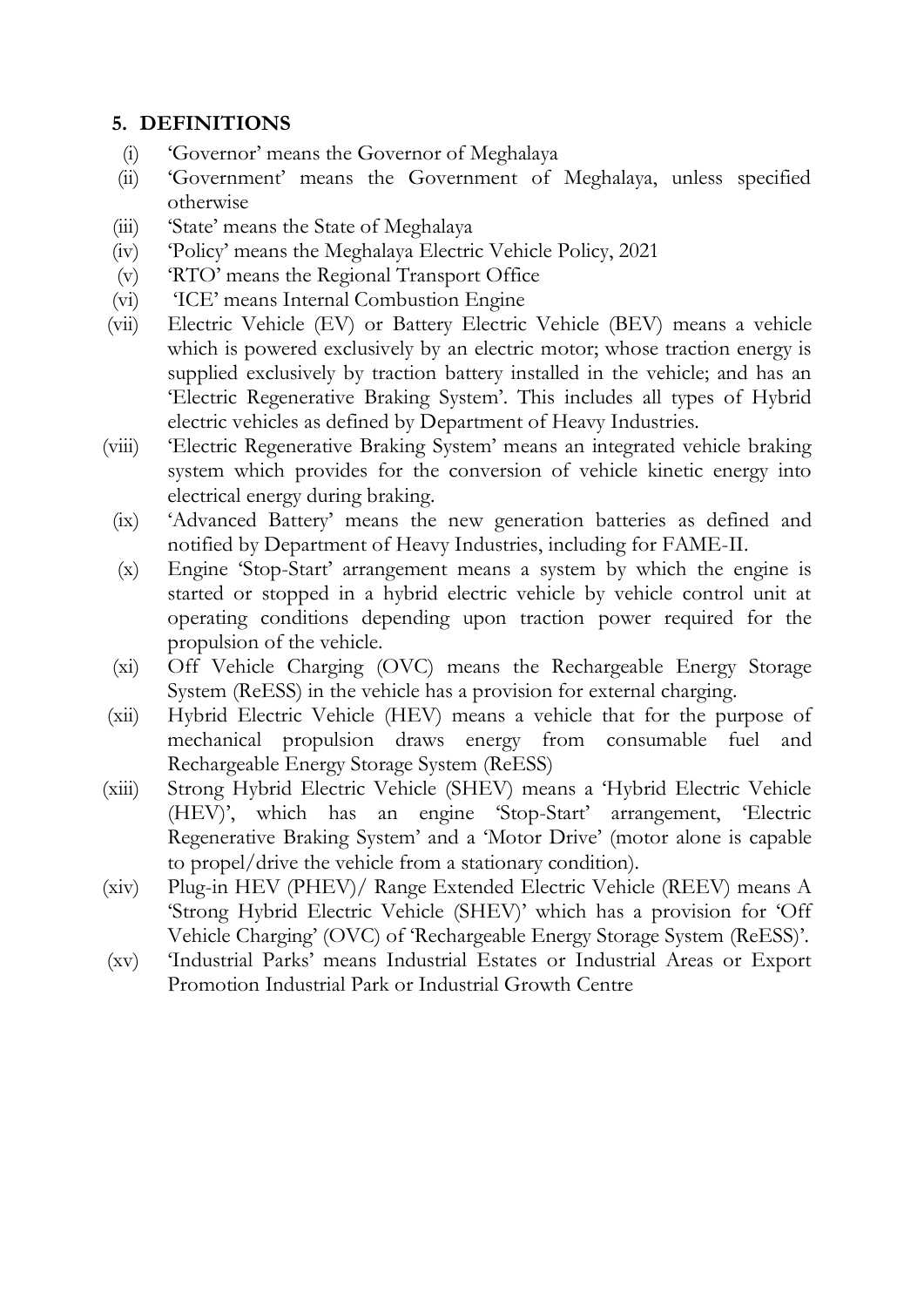### **6. OBJECTIVES OF MEGHALAYA ELECTRIC VEHICLE POLICY 2021**

- (i) To facilitate adoption of at least 15 % EVs in the State by 2025.
- (ii) To provide support towards adoption of EVs by providing purchase incentives for early adoption of EVs based on the energy capacity in kWh of battery.
- (iii) To support the setting up of robust infrastructure for EVs including adequate power supply, network of charging points with favourable power tariff and adequate service centres.
- (iv) To promote innovation in EVs for automotive and shared mobility by providing the requisite ecosystem and infrastructure.
- (v) To create an enabling environment to provide charging infrastructure for EVs in the State.
- (vi)To create a pool of skilled workforce for the EVs industry in collaboration with technical institutions available in the State, encourage entrepreneurship and create new jobs in the EVs industry.
- (vii) To mandate adoption of EVs in the Government and its Boards, Corporations, Government undertakings, Development Authorities, Municipalities in a phased manner.
- (viii) To replace the Meghalaya Transport Corporation buses with battery electric vehicles in a phased manner.
- (ix)To provide a clean and green environment at tourist spots.
- (x) To facilitate in creating an ecosystem for recycling and reuse batteries and disposal of rejected batteries in an environment friendly manner to avoid environmental pollution.
- (xi)To align with the latest guidelines, standards and rules governing Battery EVs in India issued, inter alia by the Ministry of Road Transport & Highways (MoRTH), Ministry of Environment, Forest and Climate Change, Ministry of Power, Ministry of New and Renewable Energy (MNRE) and the National Institution for Transforming India (NITI) Aayog.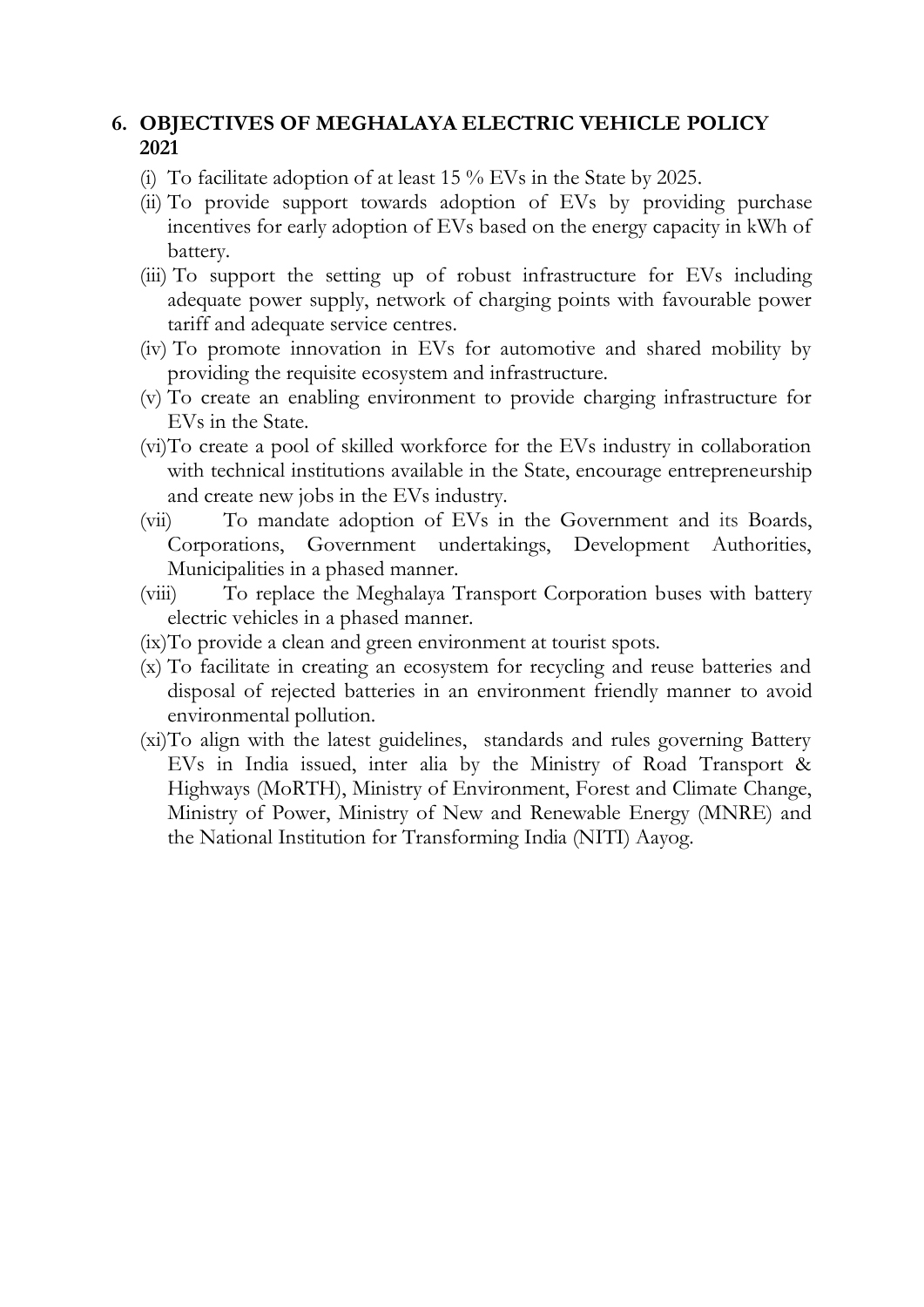### **7. ADOPTION SUPPORT AND INCENTIVES**

#### **7.1 Purchase Incentives for Early Adopters (Summary placed at Annexure-I)**

#### **7.1.1 Incentives for Electric Two Wheelers**

- (i) The Government shall offer a purchase subsidy **@ Rs 10,000/- per KWH** for the first **3500 electric** two wheelers purchased and registered in the State during the Policy period.
- (ii) The maximum ex-factory price to avail incentive is Rs 1.5 lakhs for electric two wheeler vehicles.

#### **7.1.2 Incentives for Electric Three Wheelers**

- (i) The Government shall offer a purchase subsidy **@ Rs 4,000/-** per **KWH** for the first **200** electric three wheelers purchased and registered in the State during the Policy period.
- (ii) The maximum ex-factory price to avail incentive is Rs 5 lakhs for electric three wheeler vehicles.

#### **7.1.3 Incentives for Electric Four Wheeler Cars**

- (i) The Government shall offer a purchase subsidy **@ Rs 4000/- per KWH** for the first **2500** four-wheeler EVs purchased and registered in the State during the Policy period.
- (ii) The maximum ex-factory price to avail incentive is Rs 15 lakhs for electric four wheeler vehicles.

### **7.1.4 Incentives for Electric Strong Hybrid Four Wheelers**

- (i) The Government shall offer a purchase subsidy **@ Rs 4000/- per KWH** for the first **30** strong hybrid 4 wheeler EVs purchased and registered in the State during the Policy period.
- (ii) The maximum ex-factory price to avail incentive is Rs 15 lakhs for Strong hybrid electric four wheeler vehicles.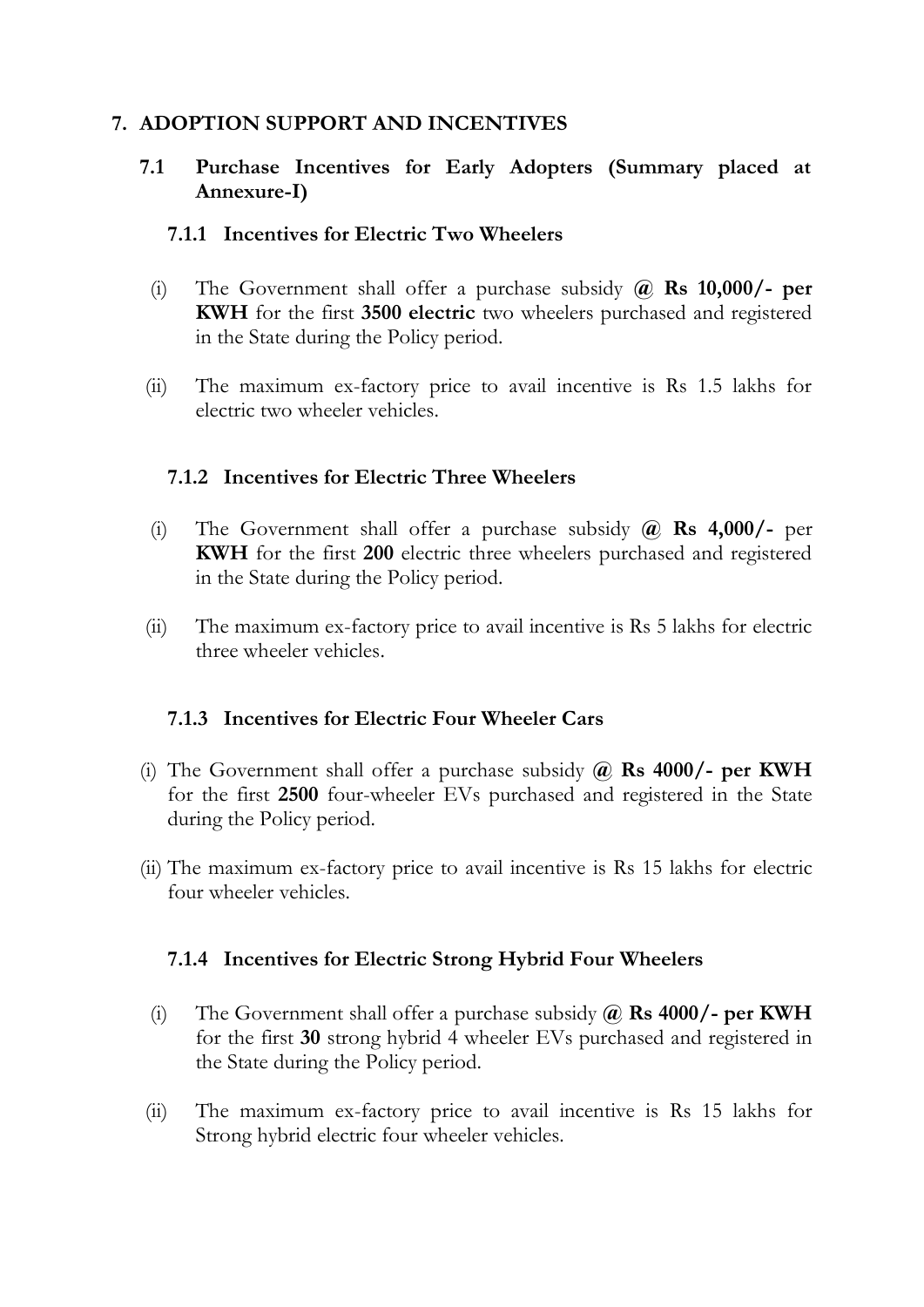#### **7.1.5 Incentives for Electric Buses**

- (i) The Government shall offer a purchase subsidy **@ Rs 4000/- per KWH**  for the first **30** EV Buses purchased and registered in the State during the Policy period.
- (ii) The maximum ex-factory price to avail incentive is Rs 2 crores for EV Buses.
- (iii) The Government will encourage setting up of charging stations for EV buses on Public Private Partnership (PPP) mode.

### **7.2 Support for Charging Stations**

- (i) Availability of charging stations is key for adoption of EVs. To further facilitate in the setting up of EVs charging stations, the Government will encourage investments in setting up both slow and fast charging networks in Government buildings and other public places through active participation of public and private players.
- (ii) In order to boost EVs charging station ecosystem, the Government will undertake appropriate steps including identification of land and encouraging private investments at key locations.
- (iii) The State will facilitate setting up charging stations at several key locations such as Meghalaya Transport Corporation's depots, Inter State Bus Terminus, Deputy Commissioner's offices, Secretariat, State Central Library, Urban Affairs Department's parking lots, other State Government facilities, and commercial buildings such as hotels, shopping malls, cinema halls and apartments.
- (iv) The State will endeavor to provide attractive electricity tariff including fixed demand charges for the EVCS.
- (v) The State will facilitate to provide priority electricity connections to EVCS.
- (vi)The State Government will endeavor to provide Government land, wherever available, free of cost, to any Government agency (both State and Central) including Public Sector Undertakings (PSUs) or any private agency on Public Private Partnership (PPP) basis, for the first five years in order to make the EVCS economically viable. Thereafter, the EVCS may be operated on a revenue sharing basis.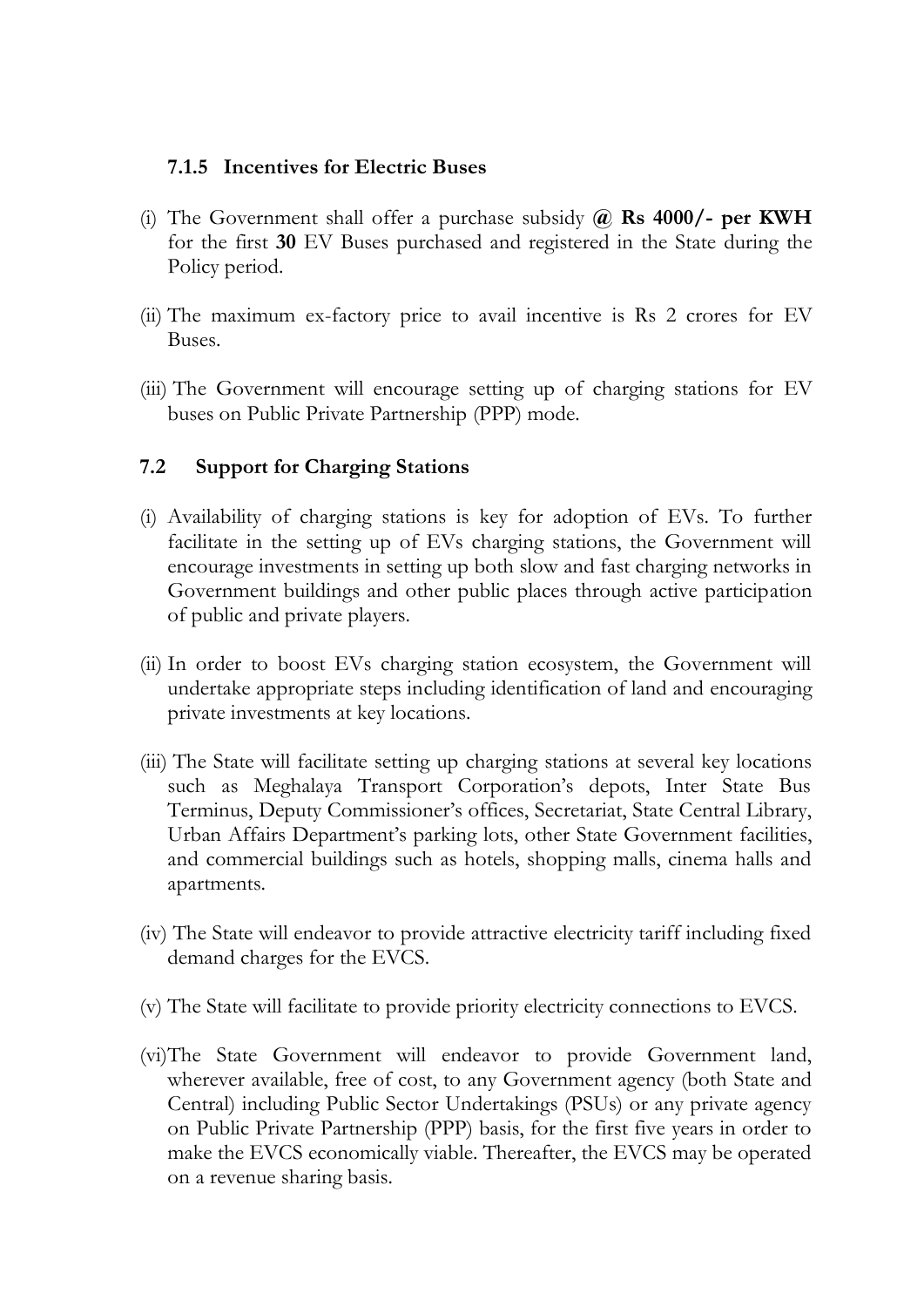## **7.3 Support for Start-ups**

- (i) The skilling and mentoring support shall be provided to EV related startups for encouraging the EV eco-system in the State.
- (ii) The incentives for start-ups shall be as applicable under the Meghalaya Startup Policy, 2018.

### **7.4 Reserving areas exclusively for EVs in Tourism sector**

The Government through the Tourism Department, shall endeavour to identify certain tourist spots where tourists shall avail transport services in an environmental-friendly manner by exclusively using EVs. The details of such tourist spots and the modality for operation including charging infrastructure support shall be worked out by the Department of Tourism along with relevant stakeholders.

#### **7.5 EVs at Industrial estates, Export Promotion Parks and Technology Park**

The Government will promote plying of EVs in Industrial estates, Export Promotion Parks and Technology Park. Support will be extended for setting up of EV Charging Stations (EVCS) at such locations as per requirement.

### **7.6 Other Benefits**

- (i) Priority registration will be provided to EVs over ICE vehicles by the respective RTOs in the State.
- (ii) In case the Government decides to implement Odd-Even system for plying of vehicles in order to curb pollution, the EVs shall be exempted from such arrangement.
- (iii)In order to support the EV ecosystem, the Government will undertake appropriate steps to reserve parking slots for EVs at key locations.
- (iv)Registration fees and road tax shall be waived for all types of electric vehicles purchased during policy period.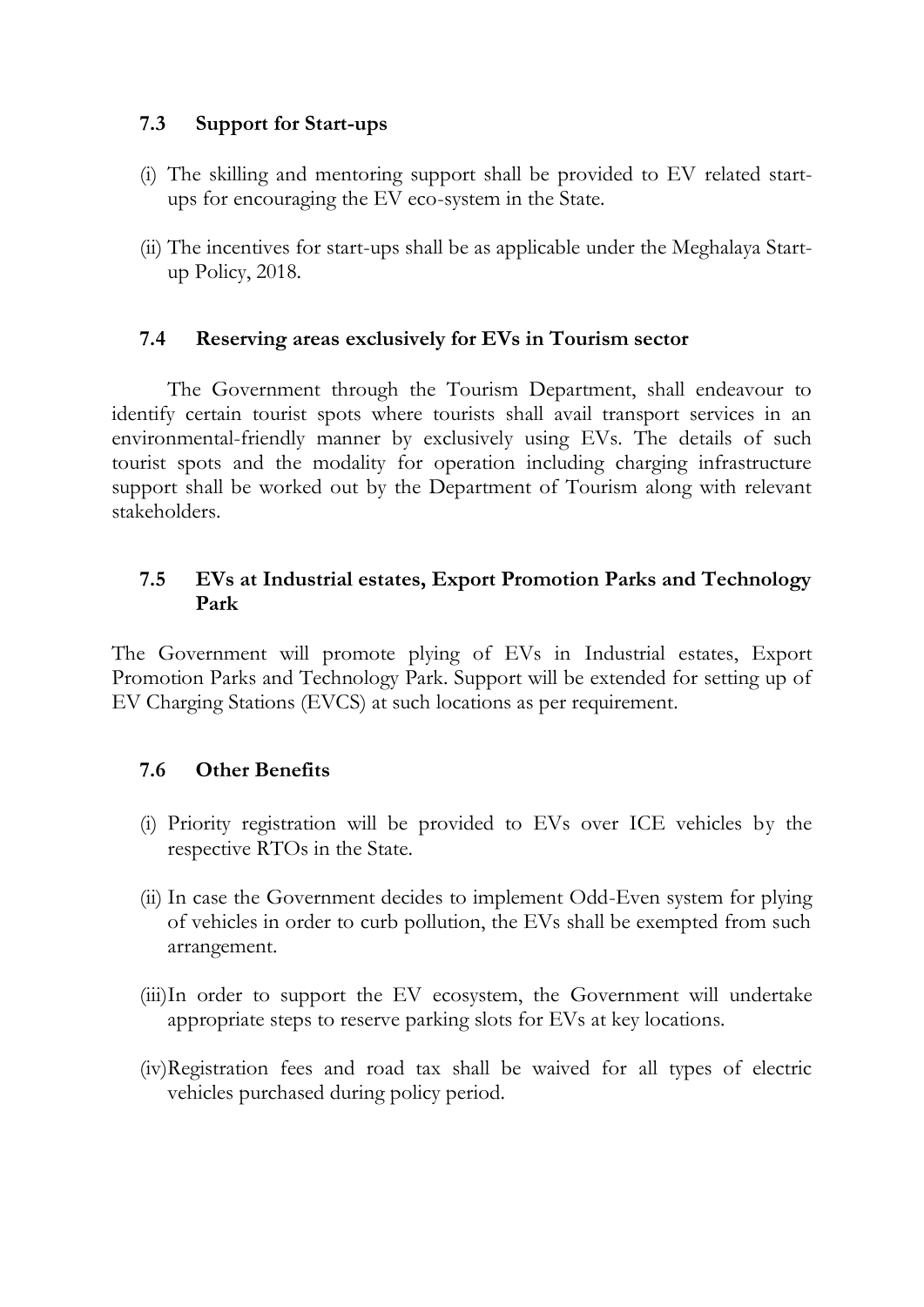#### **7.7 Towards Funding of Incentives**

- (i) As per the report entitled "India Leaps Ahead: Transformative Mobility Solutions For All" prepared by National Institution for Transforming India (NITI) Aayog) in collaboration with US-based Rocky Mountain Institute, a "feebate" applied to the purchase of new vehicles in India would help jumpstart both the manufacturing and consumer adoption of efficient vehicles, including EVs. The feebate concept is based on the "polluter pays" principle, and the concept works by levying a fee or penalty on polluting vehicles and offering a rebate or a reward on the lesser polluting ones. Accordingly, the Nodal Agency will endeavor to implement a "feebate" concept, wherein inefficient polluting vehicles will incur a surcharge ('fee-') while the efficient vehicles will receive a rebate ('-bate').
- (ii) With the objective of making the Meghalaya Electric Vehicle Policy 2021 financially self-sustainable, the Nodal Agency will set up a non-lapsable Meghalaya Electric Vehicle Adoption Fund (**MEVAF**) in consultation with the State Finance Department. The funding for the various incentives being offered under the Meghalaya EV Policy shall be obtained from the following sources and aggregated under the umbrella of non-lapsable MEVAF:
	- a. **Pollution cess**: From the date of notification by the State Government, the applicable Pollution Cess collected from sale of Diesel and Petrol shall be transferred to the MEVAF. Based on the fuel consumption data of Petroleum Planning & Analysis Cell, under Ministry of Petroleum & Natural Gas, Government of India, it is estimated that by introducing an additional cess  $\omega$  10 paise per litre of diesel and petrol in Meghalaya, the expected average additional revenue may be about Rs 5 crores yearly. The State Government shall appropriately strive to levy and increase Pollution Cess on all Internal Combustion Engine (ICE) vehicles to discourage polluting vehicles and fund for the incentives for the adoption of EVs in the State.
	- b. **Other sources**: Any gap left after funding from the MEVAF is exhausted, shall be filled through allocations including Budgetary, as may be decided and deemed appropriate by the Government from time to time.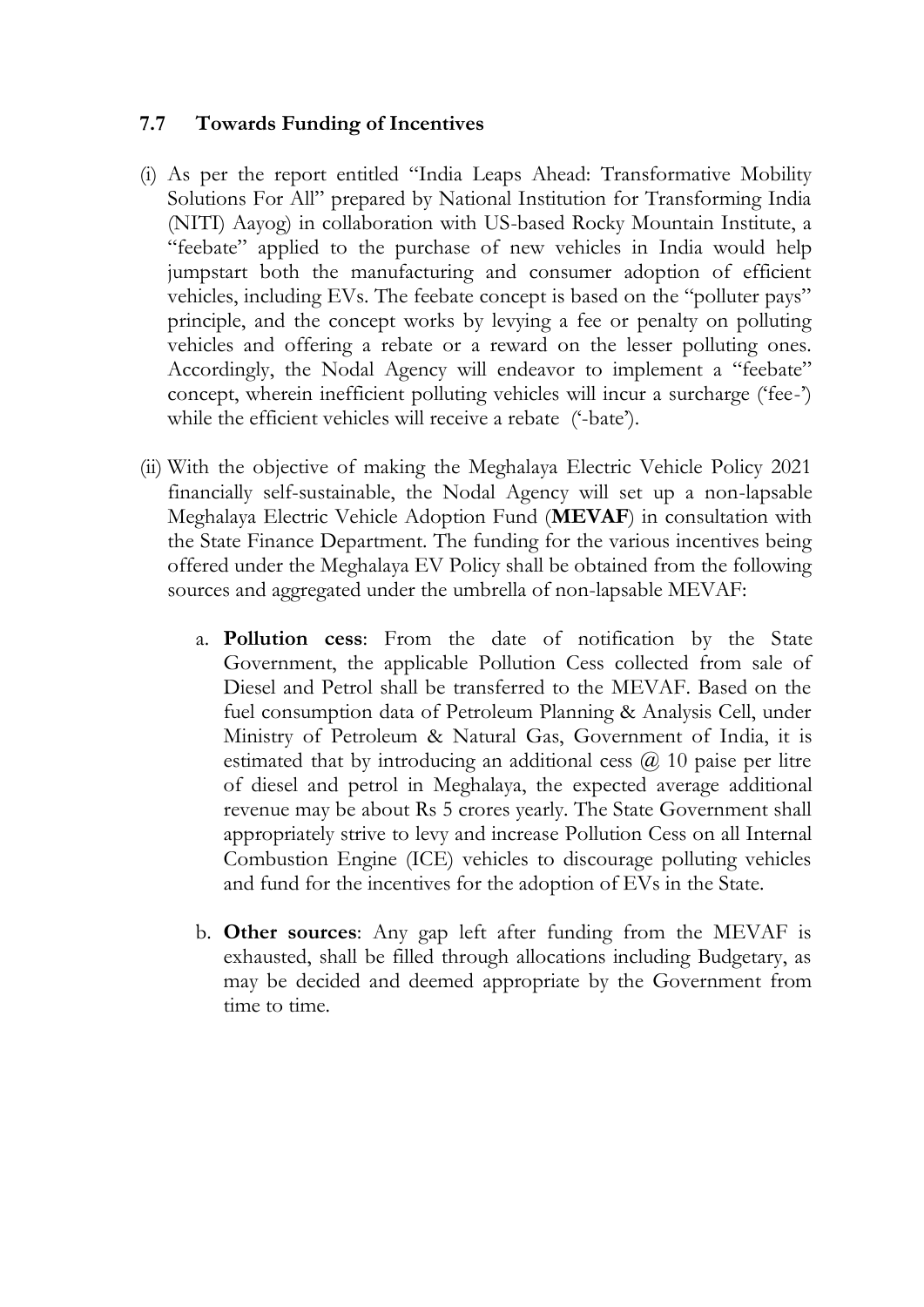## **8. RECYCLING SUPPORT**

- (i) The Government will encourage the re-use of EV batteries that have reached the end of life by facilitating in the setting up of recycling units in collaboration with battery and EV manufacturers that focus on "Urban Mining" of rare materials within the battery for re-use by battery manufacturers.
- (ii) Charging Station operators will be encouraged to operate as end-of-life battery recycling agencies where Electric Vehicle owners can deposit their vehicle batteries that have reached their end of life.
- (iii) The Government will facilitate in inviting battery recycling business to establish their presence in the State.
- (iv) Appropriate protocols and investment subsidies for setting up such units shall be notified by the Government in consultation with stakeholders. Original Equipment Manufacturers (OEMs) shall also be held responsible for recycling of old batteries and their components.

# **9. CAPACITY BUILDING**

- (i) The State shall facilitate in introducing short-term (viz. 4-6 months) courses, related to Electric Vehicles (EV), EV Charging Stations, and other EV system related courses in collaboration with academia including Polytechnics & Engineering Colleges.
- (ii) These courses shall be designed and reviewed in consultation with EV Industry and shall include short internship module at partnering Original Equipment Manufacturers (OEMs).
- (iii) The Government shall endeavour to focus on skill development in light and precision assemblies, electrical powertrains and mechatronics which shall contribute towards improving the entrepreneurship ecosystem in the State. The skilling will provide man-power pool to cater to Service centres, Retrofitting and Recycling of used Batteries.
- (iv) The State will consider a certification mechanism for the relevant courses through appropriate agencies.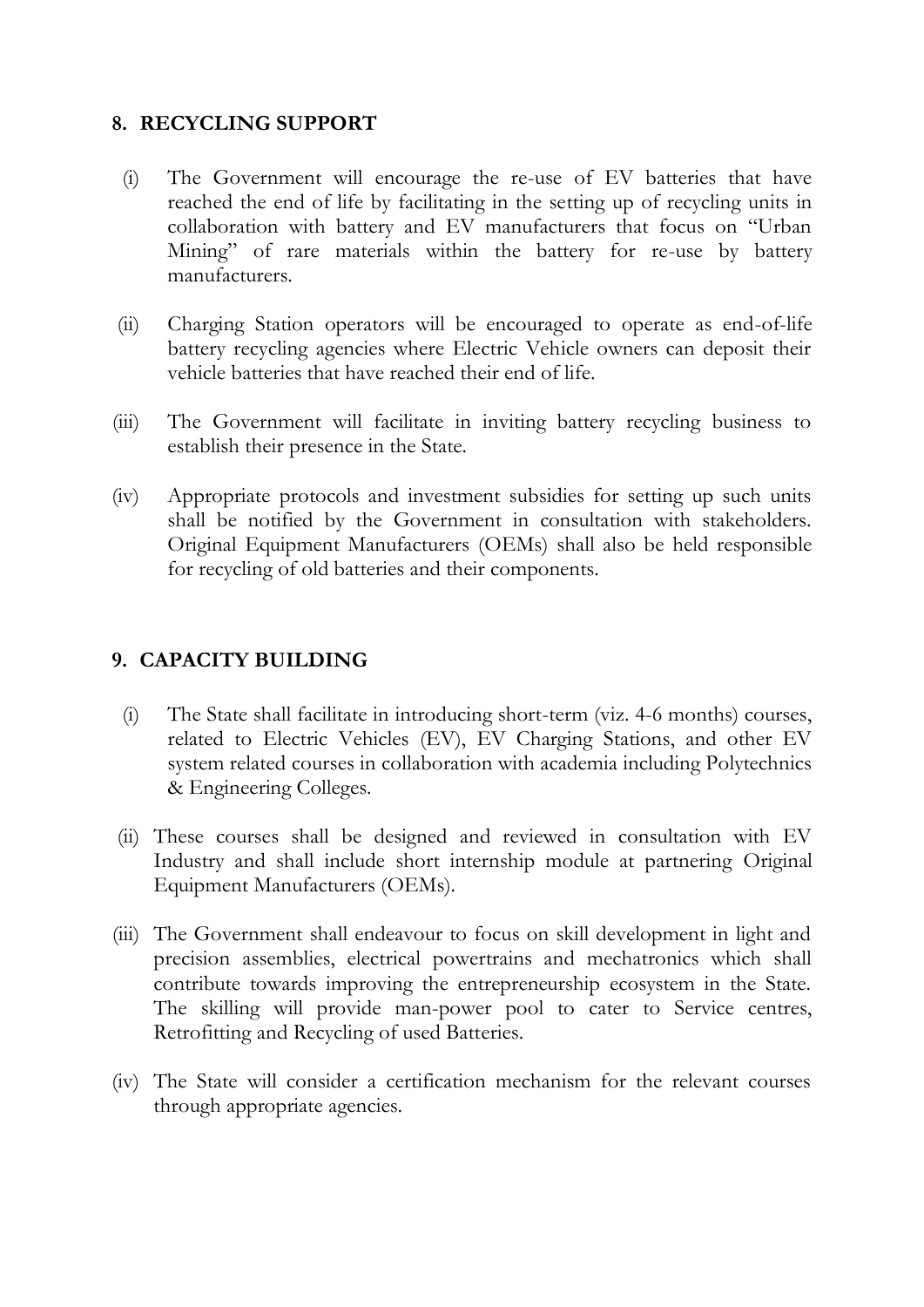## **10. NODAL AGENCY**

- (i) The Commissionerate of Transport will be the Nodal Agency for implementation of the provisions of this Policy.
- (ii) Detailed scheme along with operational guidelines shall be put in place by the Nodal Agency for administering the programmes under this Policy and the same shall be reviewed periodically.
- (iii)The Nodal Agency may notify separate Registration and Road tax post the policy period for the electric vehicles.
- (iv)The Nodal Agency shall disburse the incentives / subsidies under this Policy on the basis of the recommendation of State Level Committee.

## **11. APPROVAL OF INCENTIVES**

- (i) State Level Committee shall be constituted under the chair of the seniormost Secretary incharge of Transport Department and consisting of representative of the State Finance Department, State Planning Department and State Directorate of Commerce & Industries, to go into the claim details and to decide for the grant of subsidy / incentives.
- (ii) The purchase incentives for electric vehicles shall be channeled through the registered Dealers of Electric Vehicles.

### **12. OTHER TERMS AND CONDITIONS**

- (i) The incentives under the Policy will be applicable only to those electric vehicle and hybrid electric vehicles, which conform to the latest notification, including for FAME-II, by the Department of Heavy Industries, Ministry of Heavy Industries and Public Enterprises, Government of India. The registered Dealers of EVs shall ensure conformity to the latest scheme and technology specifications of the Government of India, for the EVs eligible for incentives under this Policy.
- (ii) The amount of incentives in this Policy mentioned in per KWH, however, are subject to review as per the reduction in battery costs & thereby reduction in vehicle cost and would be notified accordingly from time to time by the Nodal Agency with the approval of the State Level Committee.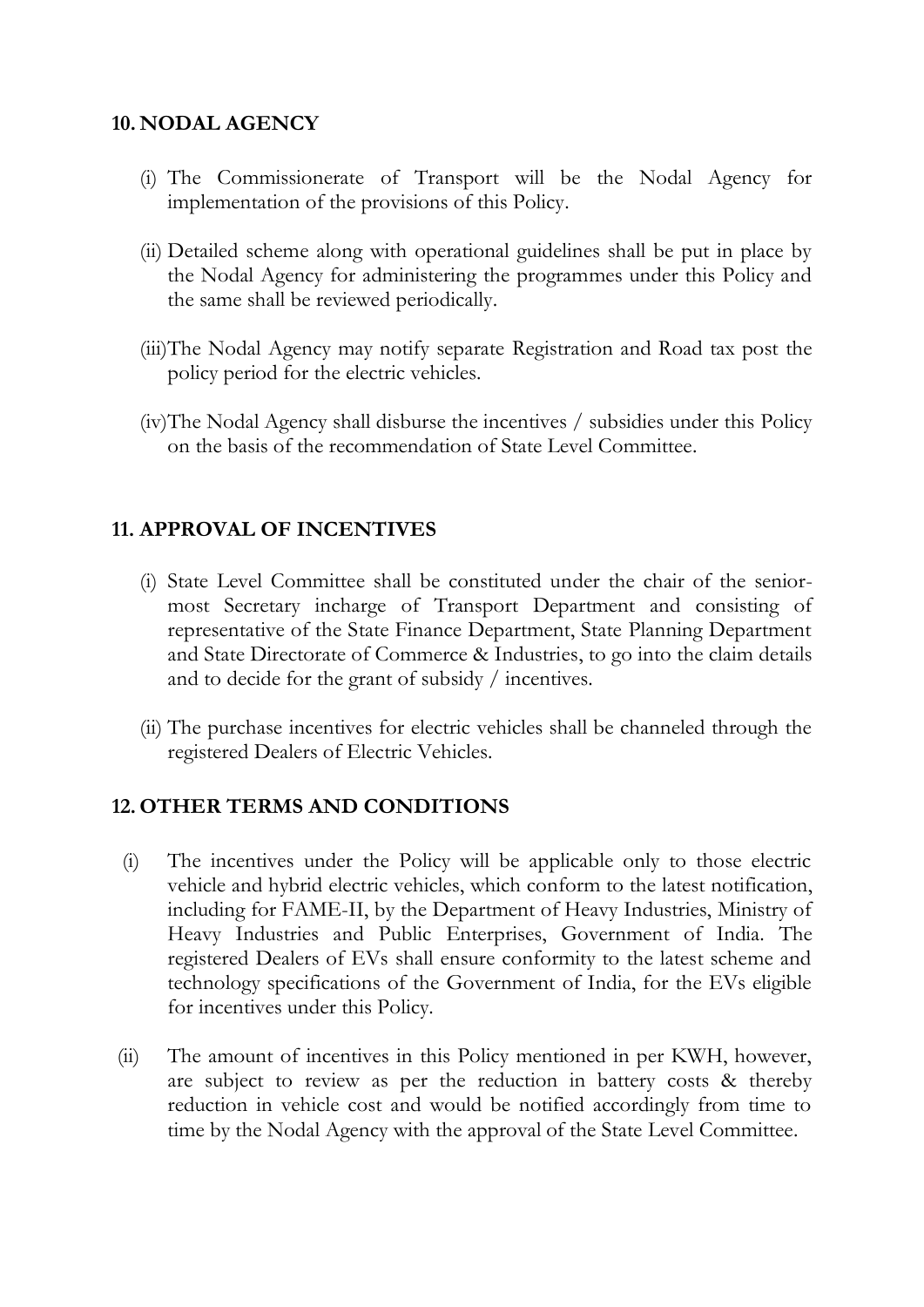- (iii) The subsidies and incentives provided under this Policy shall be fungible with the approval of the State Level Committee.
- (iv) No Battery EVs registered in Meghalaya, having benefitted under this Policy, shall be issued No-Objection Certificate (NOC) for transfer to another State / UT until the expiry of 5 years from the date of registration of a new electric vehicle. However, in exceptional cases, if an EV is required to be shifted out of Meghalaya, then the matter will be referred to and decided by the State Level Committee.
- (v) All electric vehicles registered in Meghalaya shall be issued a green number plate in accordance with the latest notification of the Ministry of Road Transport and Highways, Government of India.
- (vi) All electric vehicles availing any kind of incentive / fee waiver under this Policy should appropriately display a sticker indicating that it has been purchased under this Policy / scheme. The format of the sticker shall be provided by the Nodal Agency.
- (vii) Doubts relating to interpretation of any term or dispute relating to the operation of any provision under this policy shall have to be referred to the Nodal Agency for clarification/resolution and the decision of the Nodal Agency in this regard shall be final and binding on all concerned.
- (viii) No right or claim for any incentive under this Policy shall be deemed to have been conferred merely on the ground of provision in this policy. Implementation of various provisions covering the incentives, concessions etc. will be subject to the issue of detailed scheme/guidelines/statutory notifications wherever necessary in respect of each item by the concerned Nodal Agency / Administrative Department.
	- (ix) If the Government is satisfied that the subsidy(s) has been obtained by misrepresentation as to an essential fact or furnishing of false information, the Nodal Agency / Administrative Department Government may ask the concerned Dealer(s) / beneficiary(s) to refund the grant of incentive / subsidy after giving an opportunity to the Dealer(s) / beneficiary(s) of being heard.
	- (x) The fiscal incentives being offered under this Policy shall be in addition to the demand incentives available in the FAME India Phase-II or latest scheme of the Government of India.
	- (xi) The Government reserves the right to modify any part of this Policy in public interest.